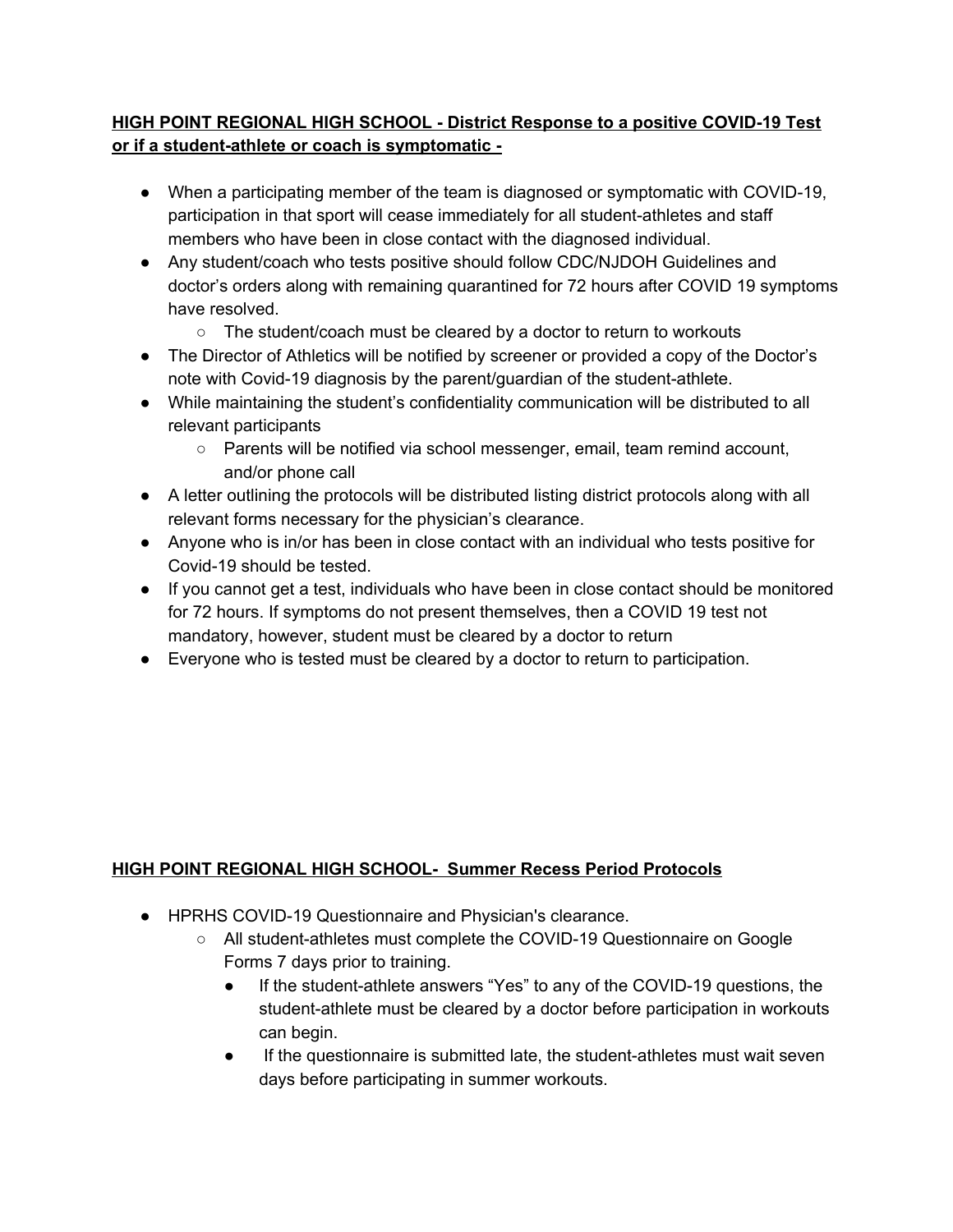- If a student-athlete has tested positive for COVID-19 antibodies, this is tantamount to testing positive for COVID-19. A positive test for COVID-19 antibodies means that the student-athlete had the virus at some point, even if he/she was asymptomatic and, therefore, unaware of it.
- Student-athletes who have pre-existing medical conditions and/or are immunocompromised (e.g., diabetes, asthma, auto-immune disorders, etc.) shall provide written cleared from a medical doctor before he/she will be permitted to participate in workouts.
- Parents/guardians with student-athletes that have pre-existing medical conditions need to consult with a doctor and have written documentation before that student-athlete will be permitted to participate in the workouts.

# **Pre-Screening during Summer Recess Phase 1**

- The Head Coach will set up a drop-off point for all summer recess workouts
- Student-athletes must fill out the COVID-19 Daily Pre-screening Questions before they arrive on site
- If there is a "Yes" answer on the form, students should not come to the workout until they are cleared by a doctor.
- The team's designated screener will meet the students at their car, confirm that the athlete has completed the online Google Daily Covid-19 Questionnaire and check temperatures.
- The screener may be an assistant coach that is coaching that day as long as there is more than one coach for that team at that workout.
	- If there is only one coach, then there must be another district approved employee who can conduct the screens.
	- Any school-approved employee may conduct the screening process.
	- $\circ$  The screener does not have to be the same each day, although it is strongly recommended.
	- The screener must always wear a face covering
	- The screener must fill out the pre-screening questionnaire for themselves and have their own temperature checked.
	- Upon arrival, all coaches must be wearing a face covering and have a completed screening questionnaire in hand, or they will not be screened.
- There will be NO screening of student-athletes until the coach has arrived and been cleared.
- Upon arrival, all student-athletes must be wearing a face-covering and have a completed pre-screening questionnaire, or they will not be screened.
- All screeners must review the completed note on the pre-screening questionnaire and take the temperature of the student-athletes prior to the student exiting the car.
- The screener only needs to document the temperature on the pre-screening questionnaire if it is 100.4 or above.
- The student-athletes must keep their face covered until the screening process is completed, and they are instructed to remove them by their supervising coach.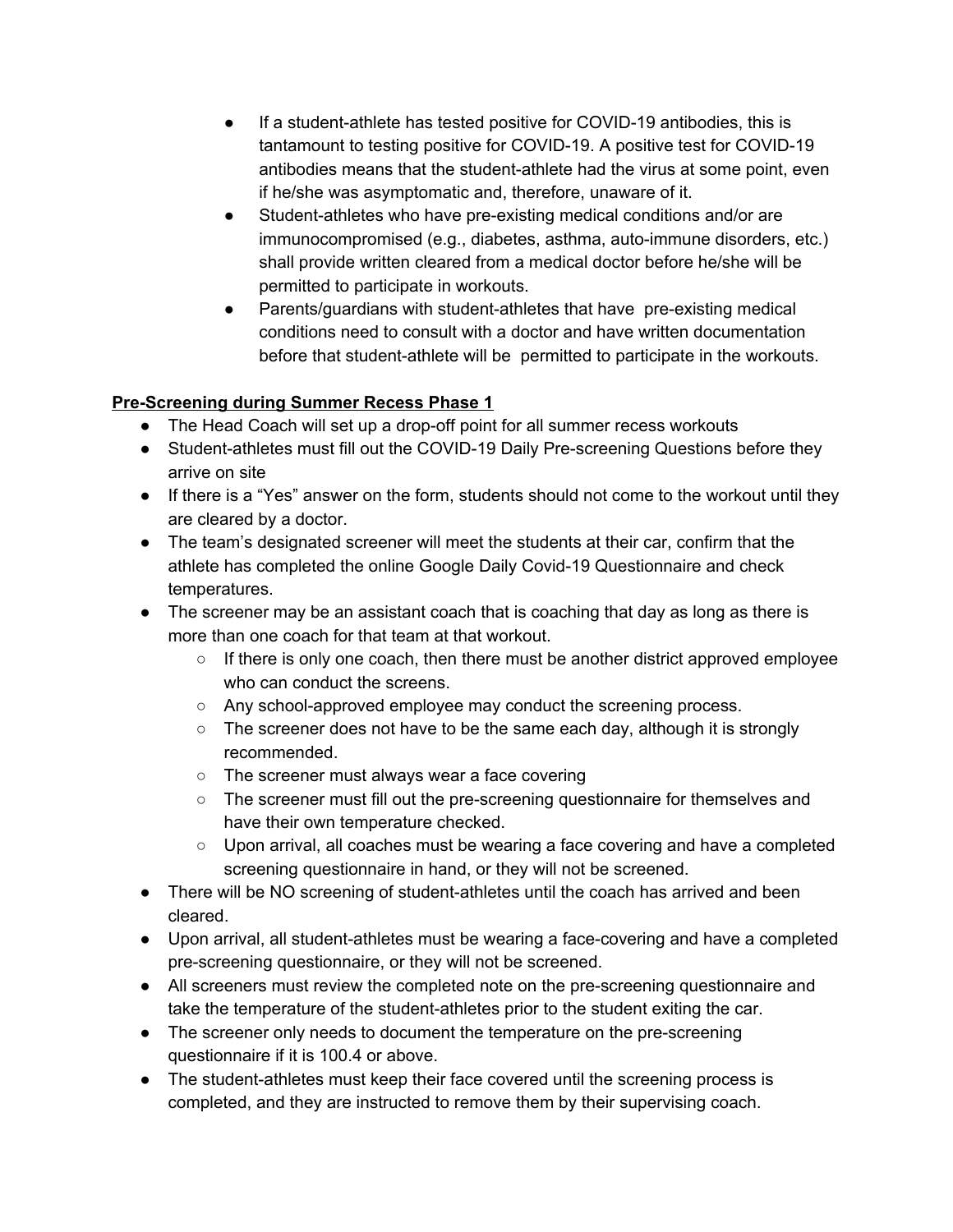- If a student arrives on-site and has answered "Yes" on the daily pre-screening form or has a temp of 100.4 or above the screener must do the following
	- Stop the screening process immediately
	- Keep the student in the car and instruct the parent to take them back.
	- The student-athlete will not be permitted to begin workouts until cleared
	- The student will not be permitted to return to an Athletic workout, practice, or competition until they have received a Physician's clearance and the note has been accepted by the Athletic Trainer or Nurse.
	- The student's name must immediately be reported to the Athletic Director, Athletic Trainer, Nurse, and Building Administrator.
- $\circ$  If a coach at the workout has answered "Yes" or has a temp of 100.4 or above, then the workout will be canceled, and athletes should return home unless there are additional coaches.

#### **Workouts during Summer Recess Phase 1**

- Workouts shall be no more than ninety (90) minutes in duration and shall include a ten (10) minute warm-up and a ten (10) minute cool down.
- Only one workout per day is permitted and there must be one (1) day of rest per every seven (7) days. Workouts during PHASE 1 will take place on a regularly scheduled time between Monday-Thursday.
- All workouts shall take place outside during PHASE 1
- Weight training activities, both indoor and outdoor, are **not** permitted during PHASE 1
- Access to workouts must be limited to student-athletes, coaches, and appropriate school personnel.
- There shall not be any physical contact, of any kind, between student-athletes and coaches during PHASE 1.
- Throughout PHASE 1, workouts shall be limited to conditioning, skill-sets, and sport-specific non-contact drills
- No competition between schools is permitted during PHASE 1
- Coaches are required to have a pre-drawn structured practice plan on file.
- Coaches will be required to record the wet-bulb reading prior to the practice on the shared wet-bulb recording sheet located on Google Drive.
	- The Wet Bulb instrument will be stored in the athletic training office.
	- All workouts shall comply with the NJSIAA Heat Participation Policy.
	- Student-athletes should be provided with unlimited access to fluids.
	- All workouts during PHASE 1 will take place on grass fields.

# **Face Coverings**

- Students and Staff who do not arrive to workouts with a mask will not be permitted entry to workout
- Acceptable masks include Surgical masks, cloth masks with ear loops, and gaiter cloth masks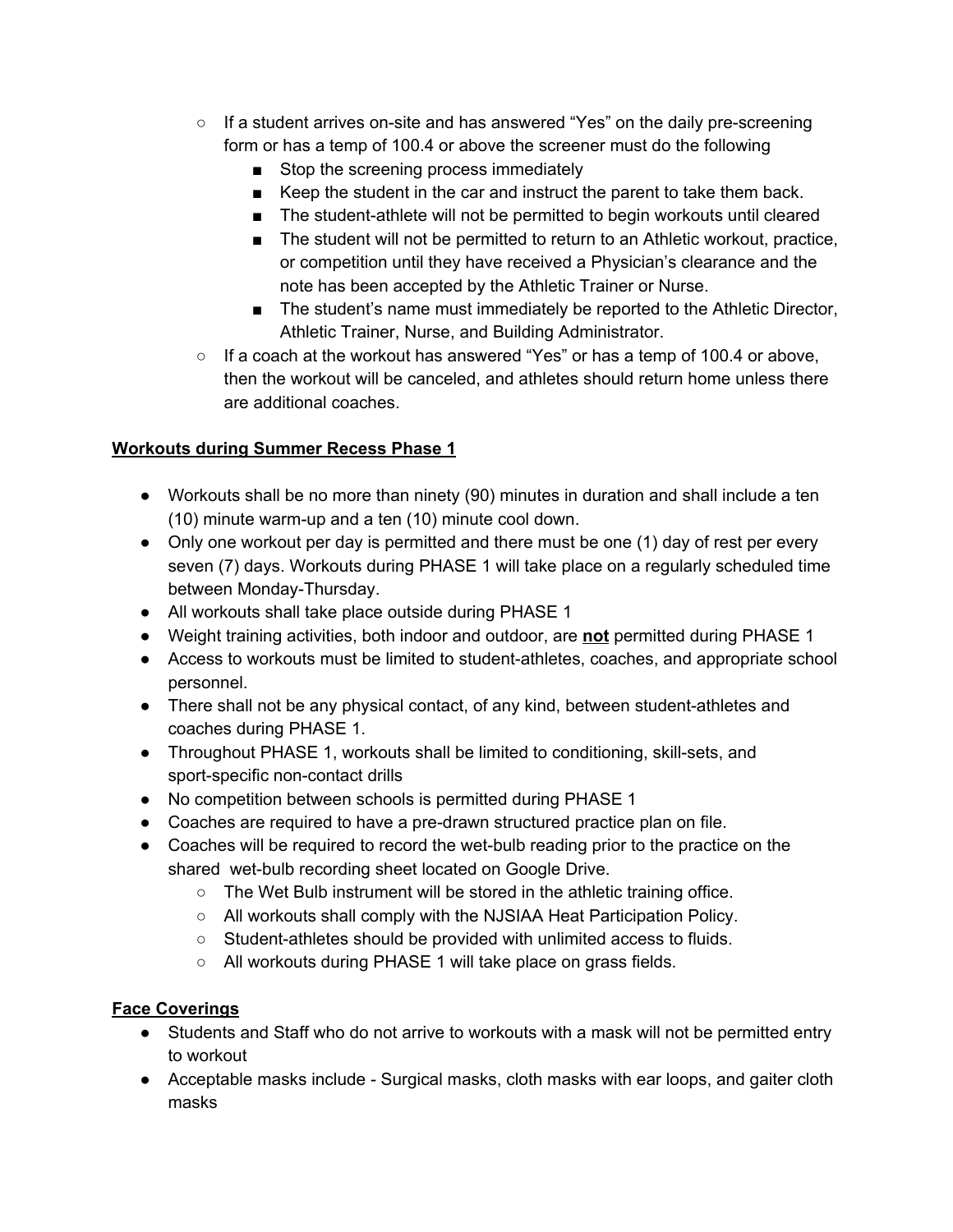- Student-athletes who are engaged in high-intensity aerobic activity, e.g., running, sprinting, etc., do not need to wear face coverings during the period of the aerobic activity. Once the aerobic activity is over, student-athletes shall wear face coverings
- Student-athletes who are not engaged in high-intensity aerobic activity, e.g., sitting on the bench, reviewing playings, watching videos, waiting in line, etc. are encouraged to wear face coverings.
- Coaches, screeners, and district personnel **must** wear face coverings at all times.
- Coaches that workout with their student-athletes i.e. cross-country coaches, are permitted to remove the face-covering during the workout but must remain six (6) feet apart at all times.
- Student-Athletes, coaches, and district personnel must provide their own face coverings.
- Face-coverings may not be shared.
- Student-athletes will be responsible for maintaining and cleaning their own mask

# **Groupings/Social Distancing**

- No more than ten (10) student-athletes may be grouped together in a single area and the groups should be predetermined by the coach prior to the start of the workout.
- The social distancing of at least six (6) feet shall be maintained between student-athletes and staff at all times, including within the ten (10) student-athlete groupings.
- Once student groupings are determined, student-athletes may not switch to another grouping, even for another sport for the entirety of PHASE 1
- More than one group of student-athletes can be in a single area, provided there is twelve (12) to eighteen (18) feet between each group of student-athletes.
- Groupings must stay together throughout the entirety of PHASE 1.
	- The coach must submit the names of the student-athlete groups to the Athletic Director, School Nurse and Athletic Trainer prior to the start of the first summer workout. **(Due with anticipated rosters by Friday, July 10th)**
	- Coaches may not mix or combine groups if the attendance level in one group is low.
	- $\circ$  Coaches may move from one grouping to another but must always wear face coverings and stay at least six (6) feet apart from student-athletes
	- One Coach can supervise multiple groups, as long as face coverings and proper distancing is maintained at all times.
- There shall not be celebratory contact, e.g., fist bumps, high-fives, huddles, etc.
- Training for PHASE 1 will be limited to Fall sports teams only.

# **Sports Equipment**

- Sports equipment shall not be shared at any time during PHASE 1.
- During PHASE 1, school-supplied balls are permitted to be used during the conditioning workouts.
- During PHASE 1, no helmets or shoulders pads are permitted